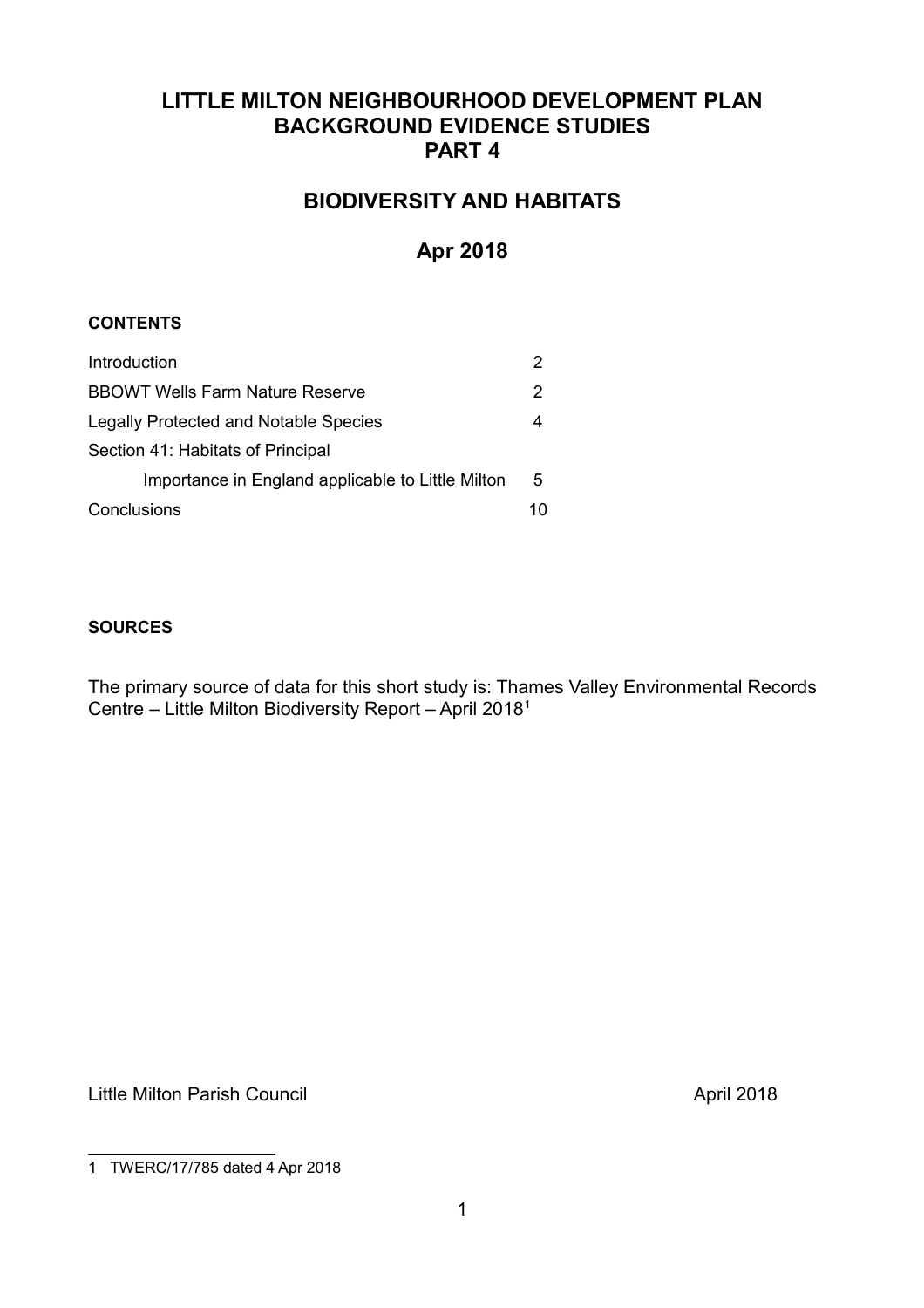## **Introduction**

The maintenance and conservation of biodiversity within the parish of Little Milton is an important priority. The parish is fortunate in having the Berks, Buck and Oxon Wildlife Trust (BBOWT) Wells Farm Nature Reserve immediately adjacent to the village. A wide range of protected and notable species have been recorded in the parish, mainly on the BBOWT land, which is where the trained and experienced observers are to be found.

In addition, a small number of habitats outside the BBWT Reserve have been identified as conservation priorities.

## **BBOWT Wells Farm Nature Reserve**

The BBOWT Wells Farm Nature Reserve is a Designated Wildlife Reserve<sup>[2](#page-1-0)</sup>, described as follows:

The reserve consists of a working farm which strikes a balance between farming wheat and barley and creating a thriving habitat for wildlife. (There is also a community allotment). The open fields are edged with six metre wide margins which have been sown with a colourful wildflower seed mixture, which attract butterflies. In addition a wide grassy bank crossing the arable fields from north to south has been sown with a variety of tufted grasses to provide cover for spiders and beetles. Retained winter stubble and seed bearing crops supports mixed flocks of finches. Natural springs, meadow and ponds. The farm is named after the numerous springs emerging on the valley side. In the valley bottom, a wildflower meadow has been created and a small tree-lined brook links two ponds attracting a wide range of wildlife such as frogs, toads, chaffinches, coots and dragonflies.

<span id="page-1-0"></span><sup>2</sup> TWERC/17/785 dated 4 Apr 2018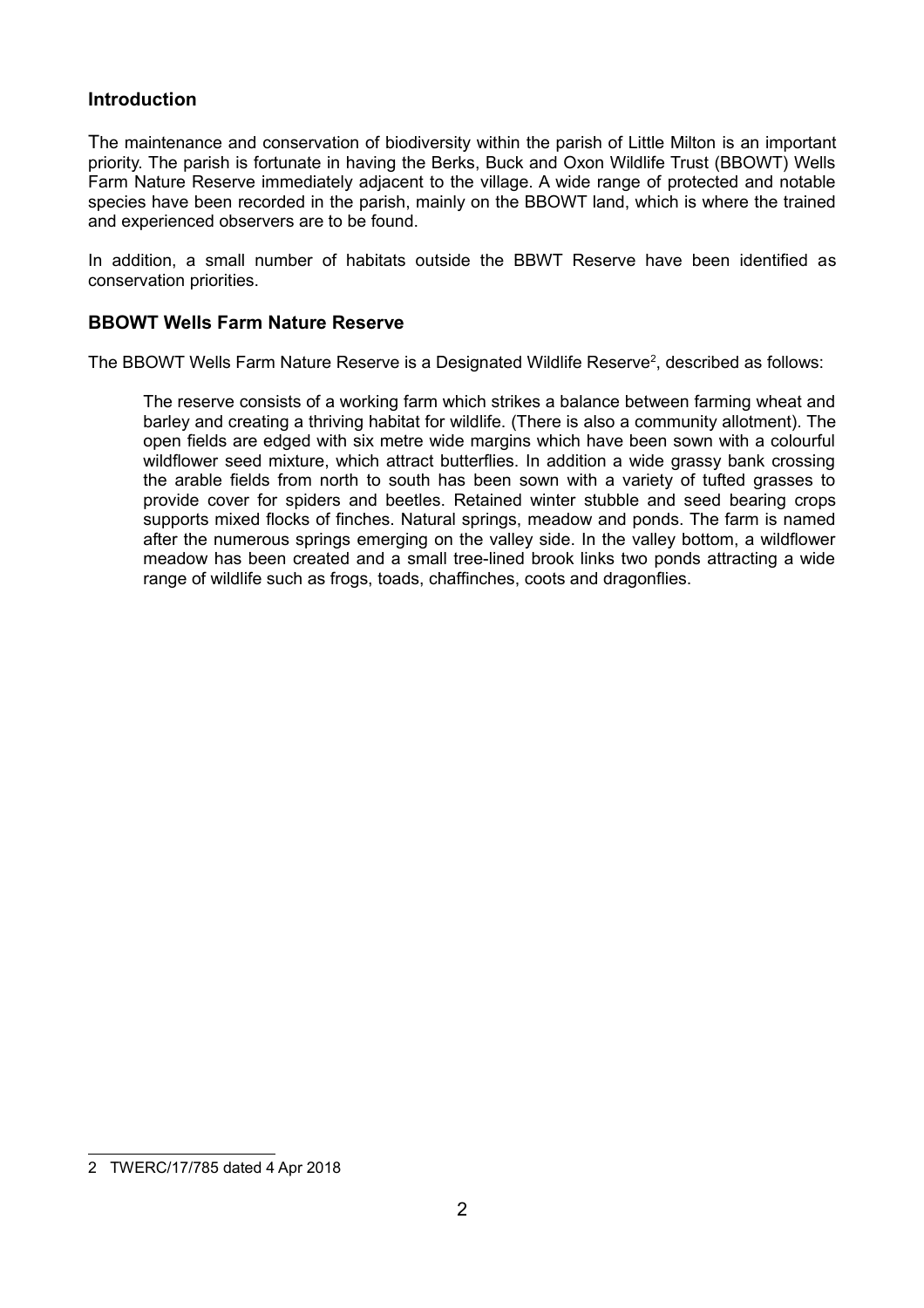#### **BBOWT Wells Farm Nature Reserve Outlined in Blue**

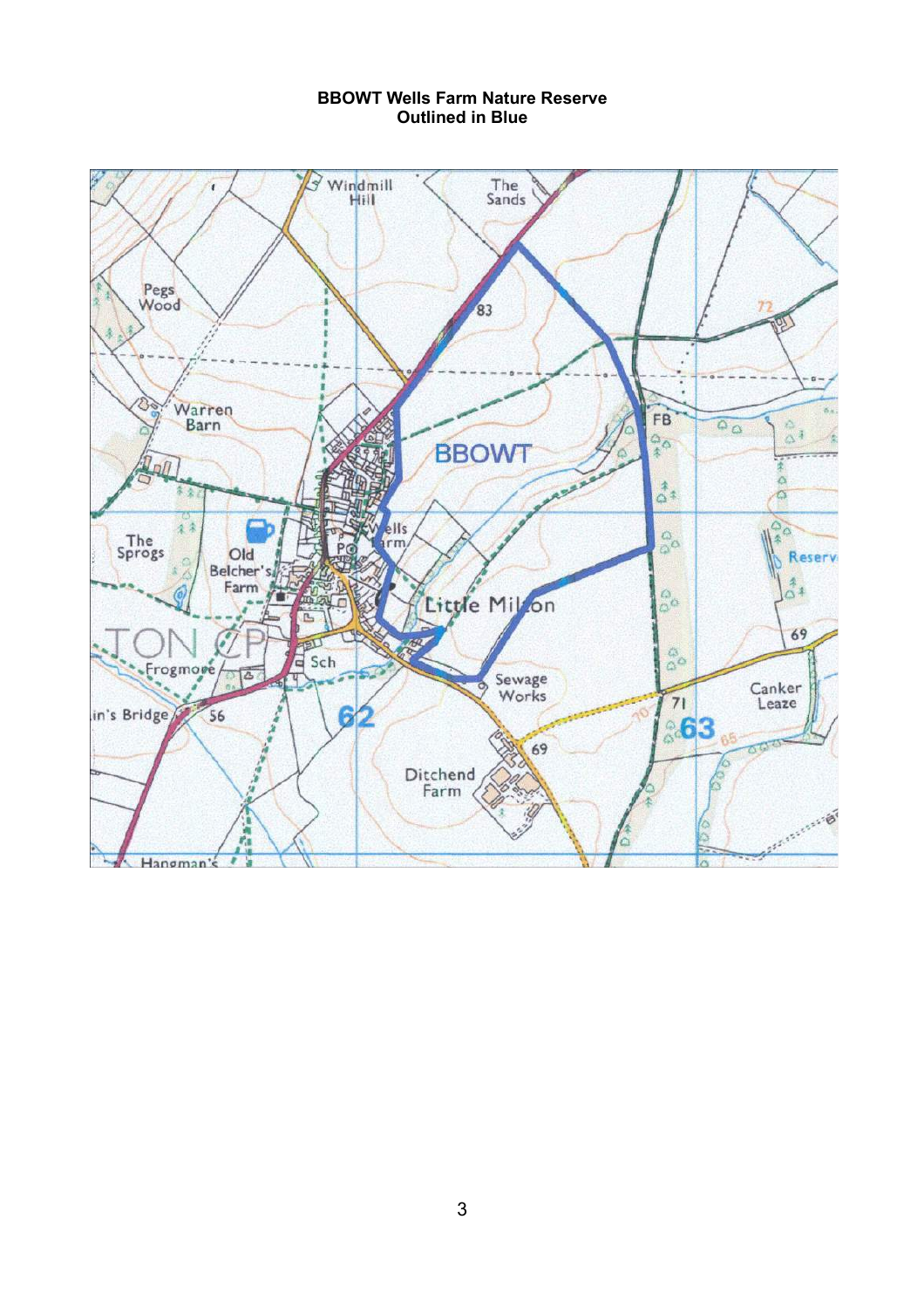# **Legally Protected and Notable Species – Little Milton Parish**

The following Legally Protected and Notable Species under Section 41 of the Natural Environment and Rural Communities Act 2006 have been recorded in Little Milton Parish, principally on the BBOWT Wildlife Site, since 2000:

| Amphibians                                      | Common Toad                                                                                                                                                                                                                                                                                                                                                                                                                                                                                                                                                                |  |  |
|-------------------------------------------------|----------------------------------------------------------------------------------------------------------------------------------------------------------------------------------------------------------------------------------------------------------------------------------------------------------------------------------------------------------------------------------------------------------------------------------------------------------------------------------------------------------------------------------------------------------------------------|--|--|
| <b>Birds</b>                                    | Mallard, Grey Partridge, Quail, Red Kite, Kestrel, Merlin, Hobby,<br>Lapwing, Snipe, Curlew, Lesser Black-Backed Gull, Herring Gull,<br>Great Black-Backed Gull, Black-headed Gull, Stick Dove, Barn Owl,<br>Swift, Green Woodpecker, Willow Warbler, Skylark, Swallow, House<br>Martin, Meadow Pipit, Yellow Wagtail, Grey Wagtail, Dunnock,<br>Whinchat, Wheatear, Fieldfare, Song Thrush, Redwing, Mistle<br>Thruch, Spotted Flycatcher, Whitethroat, March Tit, Starling, House<br>Sparrow, Linnet, Brambling, Bullfinch, Yellowhammer, Reed Bunting,<br>Corn Bunting, |  |  |
| Fish – Boney                                    | <b>Bullhead</b>                                                                                                                                                                                                                                                                                                                                                                                                                                                                                                                                                            |  |  |
| <b>Flowering Plants</b>                         | Prickle Poppy, Wild Strawberry, Hoary Plantain, Greater Yellow<br>Rattle, Corn Spurrey, Wild Pansy, Pansy, Treacle-mustard,<br>Cornflower, Corn Chamomile, Field Scabious                                                                                                                                                                                                                                                                                                                                                                                                  |  |  |
| Invertebrates - Ants, Bees,<br>Sawflies & Wasps | Red-tailed Mason Bee, Yellow-shouldered Nomad Bee                                                                                                                                                                                                                                                                                                                                                                                                                                                                                                                          |  |  |
| <b>Invertebrates - Beetles</b>                  | <b>Flax Flea Beetle</b>                                                                                                                                                                                                                                                                                                                                                                                                                                                                                                                                                    |  |  |
| Invertebrates - Moth                            | White Ermine, Cinnabar, Rustic, Large Nutmeg, Small Squarespot                                                                                                                                                                                                                                                                                                                                                                                                                                                                                                             |  |  |
| <b>Invertebrates - True Flies</b>               | Hornet Robberfly                                                                                                                                                                                                                                                                                                                                                                                                                                                                                                                                                           |  |  |
| Mammals - Terrestrial<br>(bats)                 | Noctule Bat, Common Pipistrelle, Soprano, Pipistrelle,                                                                                                                                                                                                                                                                                                                                                                                                                                                                                                                     |  |  |
| Mammals - Terrestrial (excl.<br>bats)           | Hedgehog, Otter, Badger, Water Vole, Harvest Mouse, Brown Hare,                                                                                                                                                                                                                                                                                                                                                                                                                                                                                                            |  |  |
| Reptiles                                        | <b>Grass Snake</b>                                                                                                                                                                                                                                                                                                                                                                                                                                                                                                                                                         |  |  |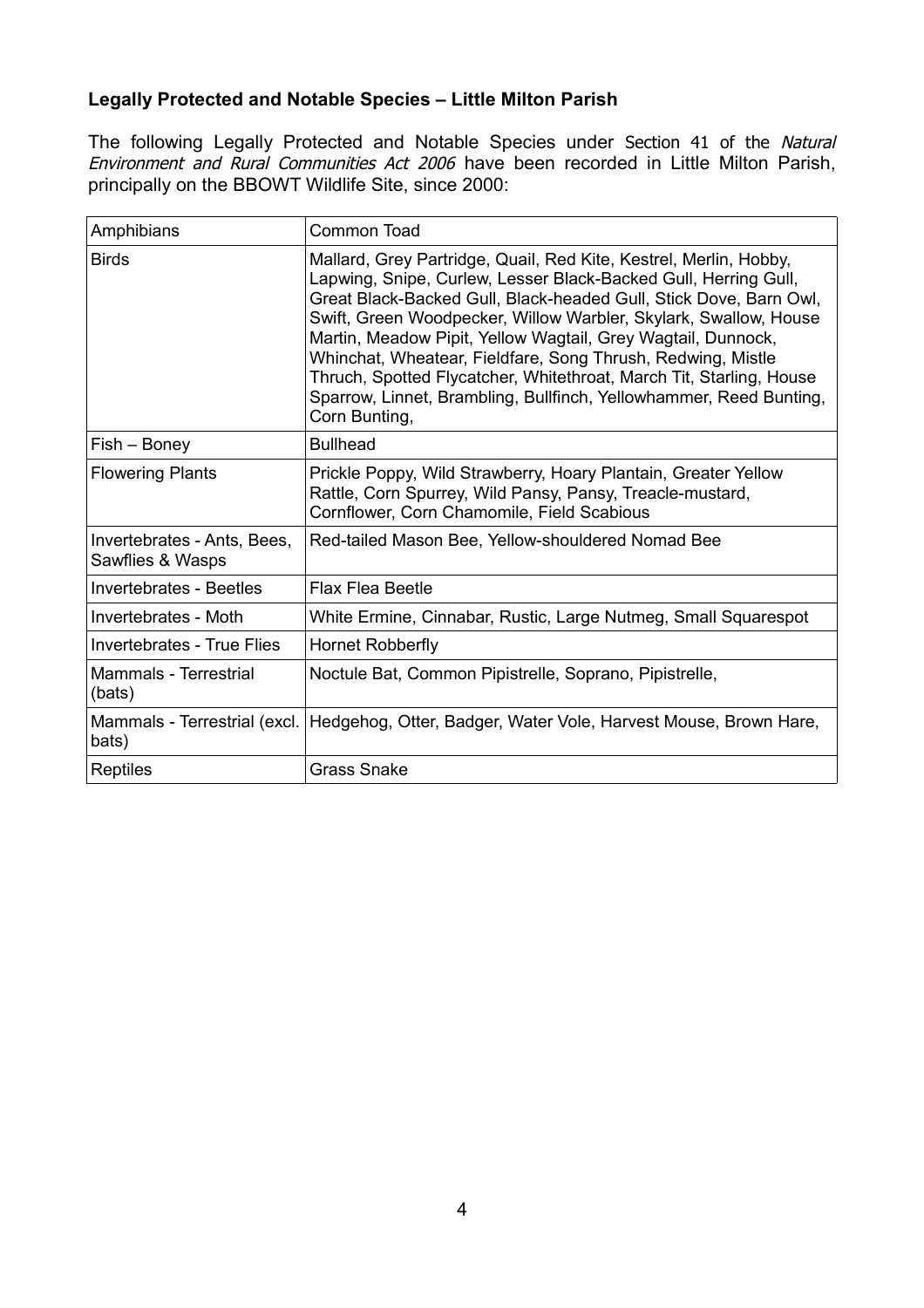# **Section 41: Habitats of Principal Importance in England applicable to Little Milton**

The Natural Environment and Rural Communities (NERC) Act came into force on 1st Oct 2006. Section 41 (S41) of the Act requires the Secretary of State to publish a list of habitats and species which are of principal importance for the conservation of biodiversity in England. The list has been drawn up in consultation with Natural England, as required by the Act.

Fifty-six habitats of principal importance are included on the S41 list. These are all the habitats in England that were identified as requiring action in the UK Biodiversity Action Plan (UK BAP) and continue to be regarded as conservation priorities in the subsequent UK Post-2010 Biodiversity Framework. They include terrestrial habitats such as upland hay meadows to lowland mixed deciduous woodland, and freshwater and marine habitats such as ponds and subtidal sands and gravels.

#### *Little Milton Parish - Sites identified in TVERC Biodiversity Report:*

| Arable and horticulture | Traditional orchards       |
|-------------------------|----------------------------|
| Grassland               | Possible Grassland Sites** |
| River                   |                            |

\*\* 'Possible Grassland Sites' are those who have been identified as possibly meeting the criteria for a Section 41 habitat, in this case probably Lowland Calcareous Grassland, but which cannot as yet be conformed without further on-site investigation<sup>[3](#page-4-0)</sup>. TVERC use the category of possible priority grassland in cases where they believe there is a good chance that the area is priority grassland habitat, but it is impossible to say for certain without actually getting out and surveying the area<sup>[4](#page-4-1)</sup>.

<span id="page-4-0"></span><sup>3</sup> Telephone call Coward/TVERC 5 Apr 2018

<span id="page-4-1"></span><sup>4</sup> TVERC email 6 Apr 2018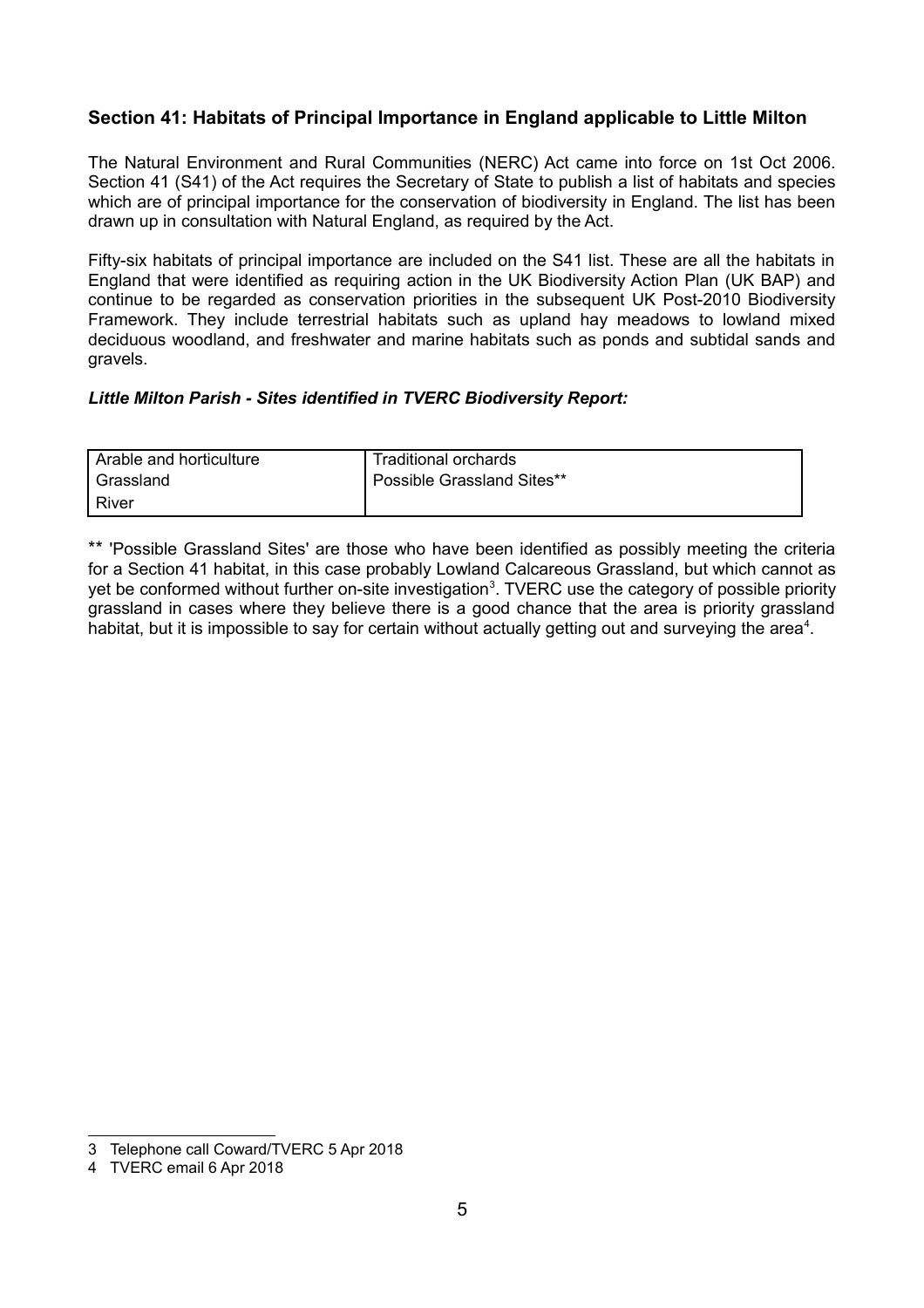

= Traditional Orchard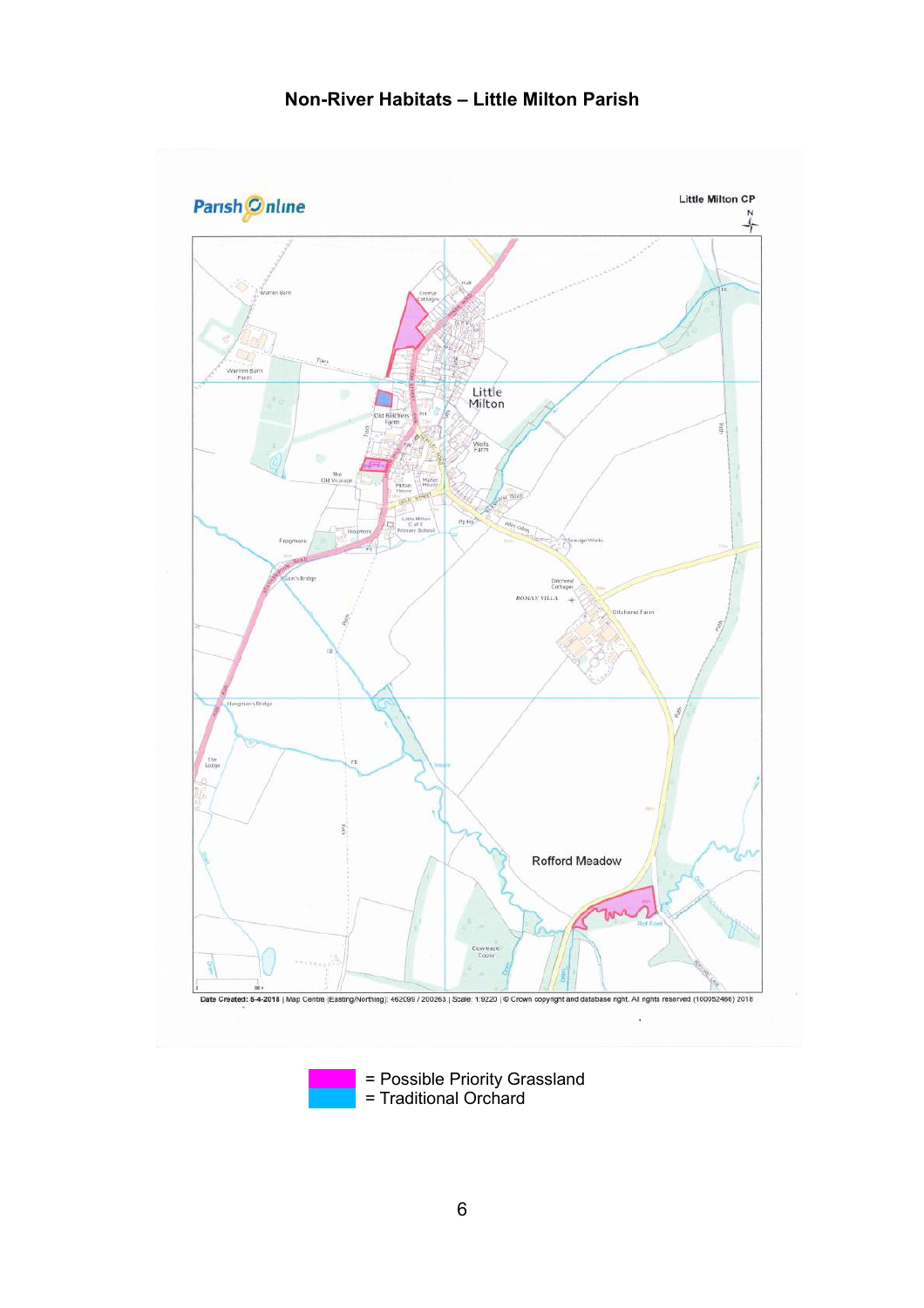# **Non-River Habitats – adjacent to or within the village**

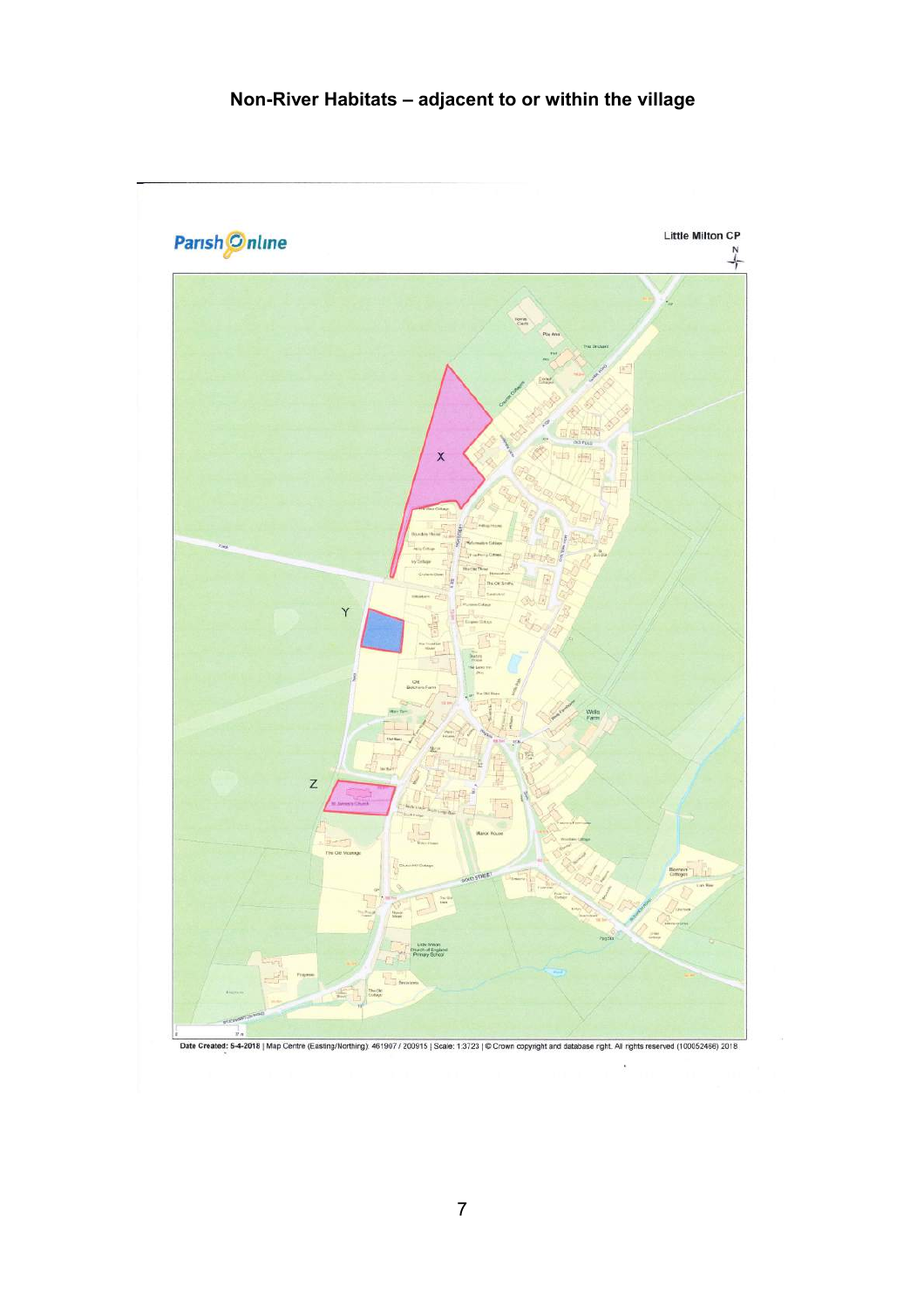# *Table of Non-River Habitats*

| <b>Site</b>           | <b>Habitat</b>                        | <b>Description</b>                                                                                                                                |
|-----------------------|---------------------------------------|---------------------------------------------------------------------------------------------------------------------------------------------------|
| Х                     | <b>Possible Priority</b><br>Grassland | Single plot and access route designated as 'Land<br>adjoining Hill View Cottage' Title No ON 208725.<br>Currently lying fallow - grass and shrubs |
| Y                     | Traditional<br>Orchard                | Part of Old Belcher's Farm garden – orchard and grass                                                                                             |
| 7                     | <b>Possible Priority</b><br>Grassland | St James' Churchyard – mown grass, headstones and<br>monuments                                                                                    |
| <b>Rofford Meadow</b> | Possible Priority<br>Grassland        | Triangle of land at junction of Rofford Lane. Grass<br>bordered by hedge or stream                                                                |

## *Table of River Habitats*

| ∣River              | <b>River Thame</b>               |
|---------------------|----------------------------------|
| <b>Watercourses</b> | Haseley Brook; Gainsbridge Brook |

The Environment Agency has advised that the River Thame and Haseley Brook, which form the western and southern boundaries of the parish, and which are both landscape features, are home to rare and protected species and the EA has advised that it would be beneficial if the Neighbourhood Plan could build on the protection afforded to them under the Local (Development) Plan<sup>[5](#page-7-0)</sup>.

Watercourses are vital to biodiversity, provide a unique range of habitats, act as wildlife corridors, and form an important element of South Oxfordshire's ecological network. They make a significant contribution towards the character of our landscape and form an important part of green infrastructure. They provide vital ecosystem services, help improve water quality, provide drainage and flood management and provide green space for informal recreation $6$ .

The River Thame Conservation Trust (RTCT) was established in 2012 to preserve and enhance the terrestrial and aquatic life of the River Thame, for the benefit and enjoyment of the local Buckinghamshire and Oxfordshire communities. The Trust has developed significantly over the last two years and is involved in a range of practical conservation projects in collaboration with diverse and expanding stakeholder engagement. The Trust works closely with Freshwater Habitats Trust on a number of projects and both organisations are joint catchment coordinators for the Thame catchment area, in partnership with the Environment Agency. The Trust also runs a catchmentwide water quality monitoring network and has initiated a number of independent habitat improvement projects.

<span id="page-7-0"></span><sup>5</sup> Environment Agency response to Reg 14 consultation 8 Apr 2018

<span id="page-7-1"></span><sup>6</sup> SODC draft Local Plan Oct 2017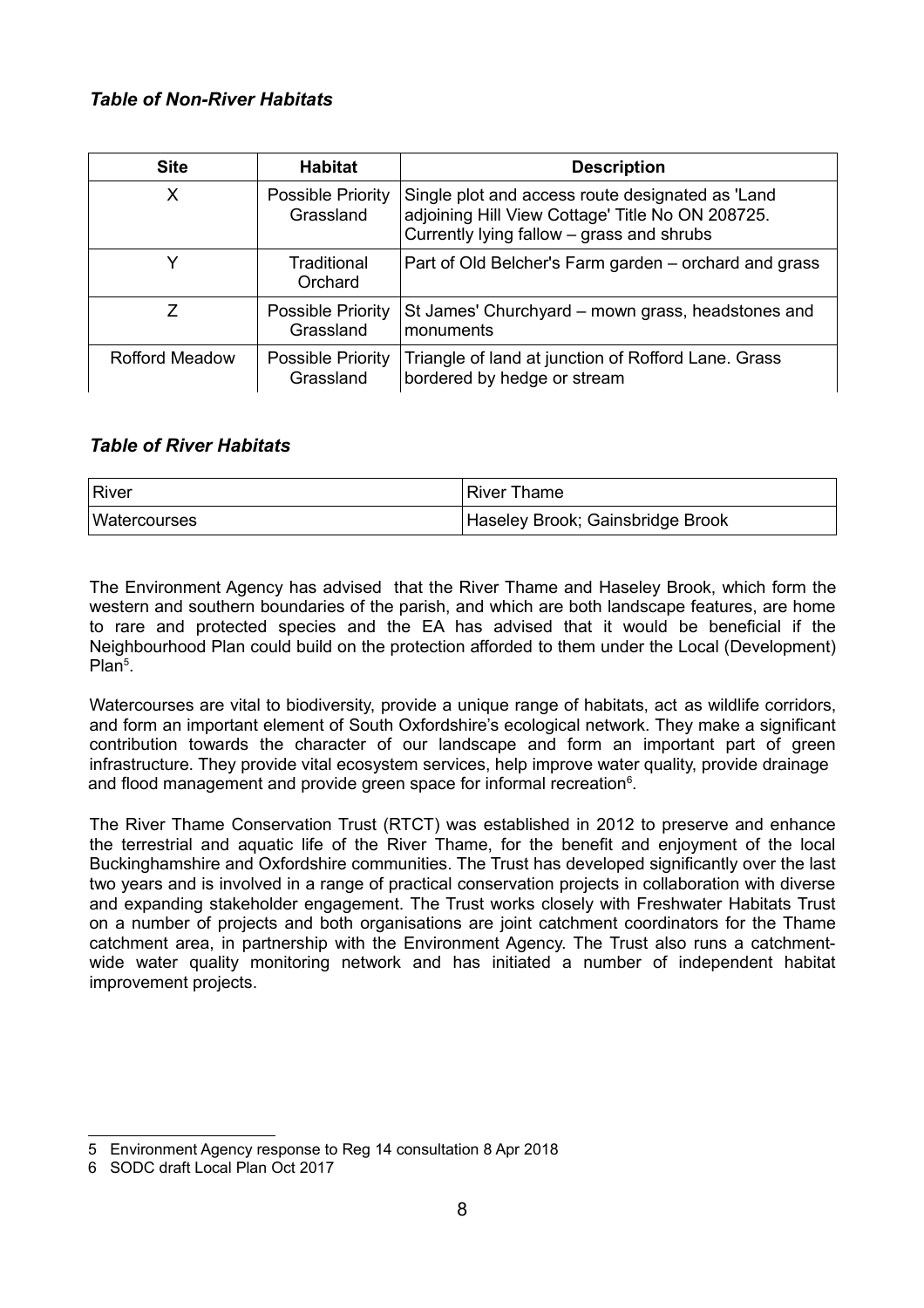